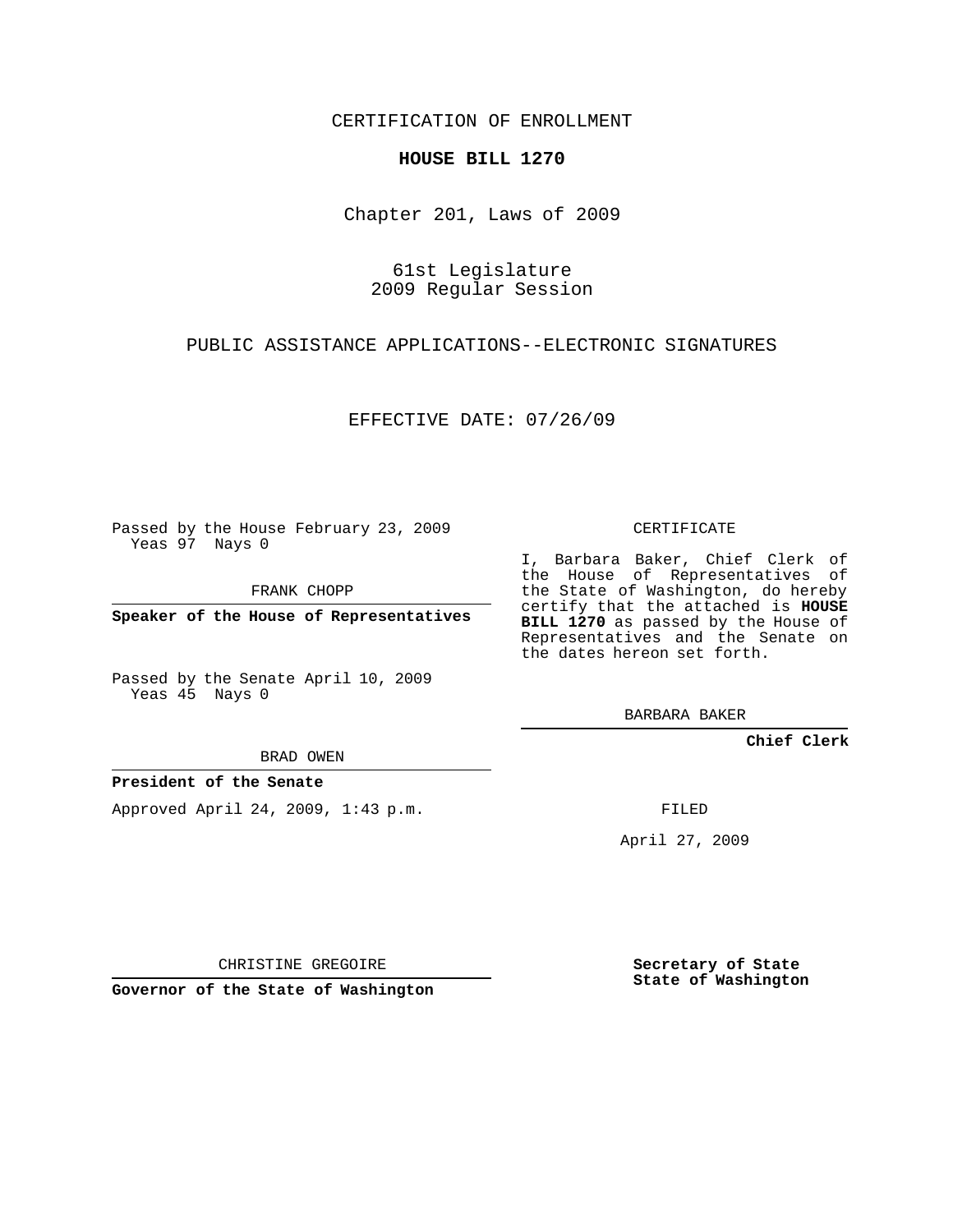# **HOUSE BILL 1270** \_\_\_\_\_\_\_\_\_\_\_\_\_\_\_\_\_\_\_\_\_\_\_\_\_\_\_\_\_\_\_\_\_\_\_\_\_\_\_\_\_\_\_\_\_

\_\_\_\_\_\_\_\_\_\_\_\_\_\_\_\_\_\_\_\_\_\_\_\_\_\_\_\_\_\_\_\_\_\_\_\_\_\_\_\_\_\_\_\_\_

Passed Legislature - 2009 Regular Session

# **State of Washington 61st Legislature 2009 Regular Session**

**By** Representatives Green, Cody, Dickerson, Ericksen, Upthegrove, Springer, Roberts, and Nelson; by request of Department of Social and Health Services and Health Care Authority

Read first time 01/16/09. Referred to Committee on Early Learning & Children's Services.

 AN ACT Relating to permitting electronic signatures on applications for public assistance and for benefits administered by the health care authority; amending RCW 74.08.055; and adding a new section to chapter 41.05 RCW.

5 BE IT ENACTED BY THE LEGISLATURE OF THE STATE OF WASHINGTON:

 6 **Sec. 1.** RCW 74.08.055 and 2003 c 53 s 366 are each amended to read 7 as follows:

 8 (1) Each applicant for or recipient of public assistance shall 9 ((make an)) complete and sign a physical application or, if available, 10 electronic application for assistance which shall contain or be 11 verified by a written declaration that it is ((made)) signed under the 12 penalties of perjury. The department may make electronic applications 13 available. The secretary, by rule and regulation, may require that any 14 other forms filled out by applicants or recipients of public assistance 15 shall contain or be verified by a written declaration that it is made 16 under the penalties of perjury and such declaration shall be in lieu of 17 any oath otherwise required, and each applicant shall be so informed at 18 the time of the signing. The application and signature verification 19 shall be in accordance with federal requirements for that program.